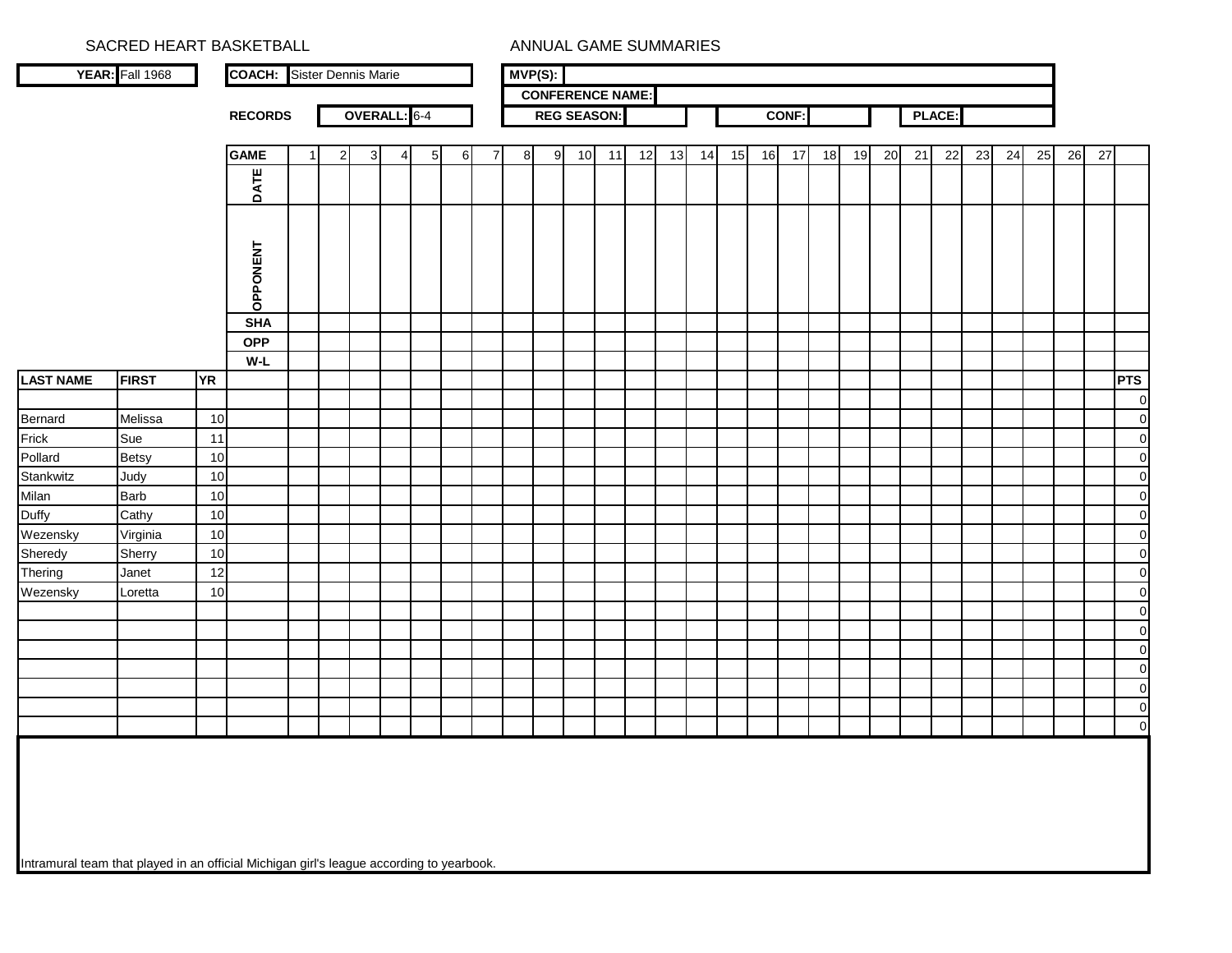|                  | SACRED HEART BASKETBALL |           |                                        |   |              |              |                     |                |   |   |   |                  |                         |    |    | ANNUAL GAME SUMMARIES |    |    |    |              |    |    |    |      |        |    |    |    |    |    |                                  |
|------------------|-------------------------|-----------|----------------------------------------|---|--------------|--------------|---------------------|----------------|---|---|---|------------------|-------------------------|----|----|-----------------------|----|----|----|--------------|----|----|----|------|--------|----|----|----|----|----|----------------------------------|
|                  | YEAR: Fall 1969         |           | <b>COACH:</b> Joan Klopcic/Ann Johnson |   |              |              |                     |                |   |   |   | $MVP(S)$ :       |                         |    |    |                       |    |    |    |              |    |    |    |      |        |    |    |    |    |    |                                  |
|                  |                         |           |                                        |   |              |              |                     |                |   |   |   |                  | <b>CONFERENCE NAME:</b> |    |    |                       |    |    |    |              |    |    |    |      |        |    |    |    |    |    |                                  |
|                  |                         |           | <b>RECORDS</b>                         |   |              |              | <b>OVERALL: 5-5</b> |                |   |   |   |                  | <b>REG SEASON:</b>      |    |    |                       |    |    |    | <b>CONF:</b> |    |    |    |      | PLACE: |    |    |    |    |    |                                  |
|                  |                         |           | <b>GAME</b>                            | 1 | $\mathbf{2}$ | $\mathbf{3}$ | 4                   | 5 <sub>5</sub> | 6 | 7 | 8 | $\boldsymbol{9}$ | 10                      | 11 | 12 | 13                    | 14 | 15 | 16 | 17           | 18 | 19 | 20 | $21$ | 22     | 23 | 24 | 25 | 26 | 27 |                                  |
|                  |                         |           |                                        |   |              |              |                     |                |   |   |   |                  |                         |    |    |                       |    |    |    |              |    |    |    |      |        |    |    |    |    |    |                                  |
|                  |                         |           | DATE                                   |   |              |              |                     |                |   |   |   |                  |                         |    |    |                       |    |    |    |              |    |    |    |      |        |    |    |    |    |    |                                  |
|                  |                         |           | OPPONENT                               |   |              |              |                     |                |   |   |   |                  |                         |    |    |                       |    |    |    |              |    |    |    |      |        |    |    |    |    |    |                                  |
|                  |                         |           | <b>SHA</b>                             |   |              |              |                     |                |   |   |   |                  |                         |    |    |                       |    |    |    |              |    |    |    |      |        |    |    |    |    |    |                                  |
|                  |                         |           | <b>OPP</b>                             |   |              |              |                     |                |   |   |   |                  |                         |    |    |                       |    |    |    |              |    |    |    |      |        |    |    |    |    |    |                                  |
|                  |                         |           | W-L                                    |   |              |              |                     |                |   |   |   |                  |                         |    |    |                       |    |    |    |              |    |    |    |      |        |    |    |    |    |    |                                  |
| <b>LAST NAME</b> | <b>FIRST</b>            | <b>YR</b> |                                        |   |              |              |                     |                |   |   |   |                  |                         |    |    |                       |    |    |    |              |    |    |    |      |        |    |    |    |    |    | <b>PTS</b><br>$\overline{0}$     |
| Bernard          | Melissa                 | 11        |                                        |   |              |              |                     |                |   |   |   |                  |                         |    |    |                       |    |    |    |              |    |    |    |      |        |    |    |    |    |    | $\mathbf 0$                      |
| Myler            | Mary                    | 10        |                                        |   |              |              |                     |                |   |   |   |                  |                         |    |    |                       |    |    |    |              |    |    |    |      |        |    |    |    |    |    | $\mathbf 0$                      |
| Baker            | Mary                    | 10        |                                        |   |              |              |                     |                |   |   |   |                  |                         |    |    |                       |    |    |    |              |    |    |    |      |        |    |    |    |    |    | $\mathbf 0$                      |
|                  |                         |           |                                        |   |              |              |                     |                |   |   |   |                  |                         |    |    |                       |    |    |    |              |    |    |    |      |        |    |    |    |    |    | $\overline{0}$                   |
|                  |                         |           |                                        |   |              |              |                     |                |   |   |   |                  |                         |    |    |                       |    |    |    |              |    |    |    |      |        |    |    |    |    |    | $\overline{0}$                   |
|                  |                         |           |                                        |   |              |              |                     |                |   |   |   |                  |                         |    |    |                       |    |    |    |              |    |    |    |      |        |    |    |    |    |    | $\mathbf 0$                      |
|                  |                         |           |                                        |   |              |              |                     |                |   |   |   |                  |                         |    |    |                       |    |    |    |              |    |    |    |      |        |    |    |    |    |    | $\mathbf 0$                      |
|                  |                         |           |                                        |   |              |              |                     |                |   |   |   |                  |                         |    |    |                       |    |    |    |              |    |    |    |      |        |    |    |    |    |    | $\overline{0}$                   |
|                  |                         |           |                                        |   |              |              |                     |                |   |   |   |                  |                         |    |    |                       |    |    |    |              |    |    |    |      |        |    |    |    |    |    | $\mathbf 0$                      |
|                  |                         |           |                                        |   |              |              |                     |                |   |   |   |                  |                         |    |    |                       |    |    |    |              |    |    |    |      |        |    |    |    |    |    | $\mathbf 0$                      |
|                  |                         |           |                                        |   |              |              |                     |                |   |   |   |                  |                         |    |    |                       |    |    |    |              |    |    |    |      |        |    |    |    |    |    | $\mathbf 0$                      |
|                  |                         |           |                                        |   |              |              |                     |                |   |   |   |                  |                         |    |    |                       |    |    |    |              |    |    |    |      |        |    |    |    |    |    | $\mathbf 0$                      |
|                  |                         |           |                                        |   |              |              |                     |                |   |   |   |                  |                         |    |    |                       |    |    |    |              |    |    |    |      |        |    |    |    |    |    | $\overline{0}$<br>$\overline{0}$ |
|                  |                         |           |                                        |   |              |              |                     |                |   |   |   |                  |                         |    |    |                       |    |    |    |              |    |    |    |      |        |    |    |    |    |    | $\mathbf 0$                      |
|                  |                         |           |                                        |   |              |              |                     |                |   |   |   |                  |                         |    |    |                       |    |    |    |              |    |    |    |      |        |    |    |    |    |    | $\overline{0}$                   |
|                  |                         |           |                                        |   |              |              |                     |                |   |   |   |                  |                         |    |    |                       |    |    |    |              |    |    |    |      |        |    |    |    |    |    | $\overline{0}$                   |
|                  |                         |           |                                        |   |              |              |                     |                |   |   |   |                  |                         |    |    |                       |    |    |    |              |    |    |    |      |        |    |    |    |    |    |                                  |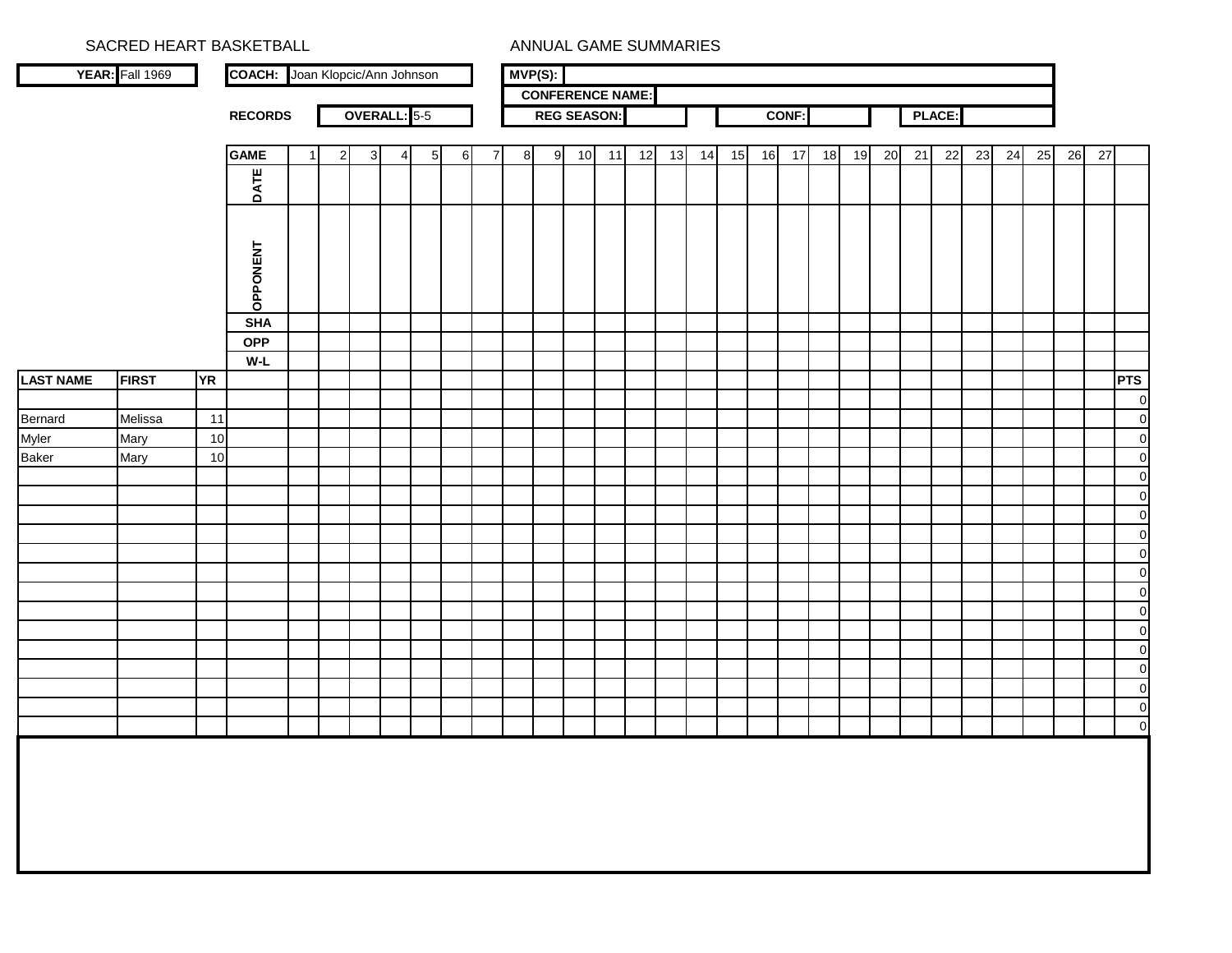|                  | SACRED HEART BASKETBALL |           |                            |   |                |   |                 |          |                |   |            |                    |    | ANNUAL GAME SUMMARIES   |    |    |    |    |       |    |    |    |    |               |    |    |    |    |    |                          |
|------------------|-------------------------|-----------|----------------------------|---|----------------|---|-----------------|----------|----------------|---|------------|--------------------|----|-------------------------|----|----|----|----|-------|----|----|----|----|---------------|----|----|----|----|----|--------------------------|
|                  | YEAR: Fall 1970         |           | <b>COACH:</b> Joan Klopcic |   |                |   |                 |          |                |   | $MVP(S)$ : |                    |    |                         |    |    |    |    |       |    |    |    |    |               |    |    |    |    |    |                          |
|                  |                         |           |                            |   |                |   |                 |          |                |   |            |                    |    | <b>CONFERENCE NAME:</b> |    |    |    |    |       |    |    |    |    |               |    |    |    |    |    |                          |
|                  |                         |           | <b>RECORDS</b>             |   | <b>OVERALL</b> |   |                 |          |                |   |            | <b>REG SEASON:</b> |    |                         |    |    |    |    | CONF: |    |    |    |    | <b>PLACE:</b> |    |    |    |    |    |                          |
|                  |                         |           |                            |   |                |   |                 |          |                |   |            |                    |    |                         |    |    |    |    |       |    |    |    |    |               |    |    |    |    |    |                          |
|                  |                         |           | <b>GAME</b>                | 2 | 3              | 4 | $5\overline{)}$ | $6 \mid$ | $\overline{7}$ | 8 | 9          | 10                 | 11 | 12                      | 13 | 14 | 15 | 16 | 17    | 18 | 19 | 20 | 21 | 22            | 23 | 24 | 25 | 26 | 27 |                          |
|                  |                         |           |                            |   |                |   |                 |          |                |   |            |                    |    |                         |    |    |    |    |       |    |    |    |    |               |    |    |    |    |    |                          |
|                  |                         |           | DATE                       |   |                |   |                 |          |                |   |            |                    |    |                         |    |    |    |    |       |    |    |    |    |               |    |    |    |    |    |                          |
|                  |                         |           |                            |   |                |   |                 |          |                |   |            |                    |    |                         |    |    |    |    |       |    |    |    |    |               |    |    |    |    |    |                          |
|                  |                         |           | OPPONENT                   |   |                |   |                 |          |                |   |            |                    |    |                         |    |    |    |    |       |    |    |    |    |               |    |    |    |    |    |                          |
|                  |                         |           | <b>SHA</b>                 |   |                |   |                 |          |                |   |            |                    |    |                         |    |    |    |    |       |    |    |    |    |               |    |    |    |    |    |                          |
|                  |                         |           | <b>OPP</b>                 |   |                |   |                 |          |                |   |            |                    |    |                         |    |    |    |    |       |    |    |    |    |               |    |    |    |    |    |                          |
|                  |                         |           | W-L                        |   |                |   |                 |          |                |   |            |                    |    |                         |    |    |    |    |       |    |    |    |    |               |    |    |    |    |    |                          |
| <b>LAST NAME</b> | <b>FIRST</b>            | <b>YR</b> |                            |   |                |   |                 |          |                |   |            |                    |    |                         |    |    |    |    |       |    |    |    |    |               |    |    |    |    |    | <b>PTS</b>               |
| Stankwitz        | Judy                    | 12        |                            |   |                |   |                 |          |                |   |            |                    |    |                         |    |    |    |    |       |    |    |    |    |               |    |    |    |    |    | 0                        |
| Sheredy          | Sherry                  | 12        |                            |   |                |   |                 |          |                |   |            |                    |    |                         |    |    |    |    |       |    |    |    |    |               |    |    |    |    |    | $\pmb{0}$                |
| Wezensky         | Virginia                | 12        |                            |   |                |   |                 |          |                |   |            |                    |    |                         |    |    |    |    |       |    |    |    |    |               |    |    |    |    |    | $\mathbf 0$              |
| Grisdale         | Sue                     | 12        |                            |   |                |   |                 |          |                |   |            |                    |    |                         |    |    |    |    |       |    |    |    |    |               |    |    |    |    |    | $\mathbf 0$              |
| <b>Bernard</b>   | Melissa                 | 12        |                            |   |                |   |                 |          |                |   |            |                    |    |                         |    |    |    |    |       |    |    |    |    |               |    |    |    |    |    | $\mathbf 0$              |
| Milan            | <b>Barb</b>             | 12        |                            |   |                |   |                 |          |                |   |            |                    |    |                         |    |    |    |    |       |    |    |    |    |               |    |    |    |    |    | $\pmb{0}$                |
| Johnson          | Mary                    | 12        |                            |   |                |   |                 |          |                |   |            |                    |    |                         |    |    |    |    |       |    |    |    |    |               |    |    |    |    |    | $\mathbf 0$              |
| Pollard          | <b>Betsy</b>            | 12        |                            |   |                |   |                 |          |                |   |            |                    |    |                         |    |    |    |    |       |    |    |    |    |               |    |    |    |    |    | $\pmb{0}$                |
| Duffy            | Cathy                   | 12        |                            |   |                |   |                 |          |                |   |            |                    |    |                         |    |    |    |    |       |    |    |    |    |               |    |    |    |    |    | $\pmb{0}$                |
| Tilmann          | Julie                   | 11        |                            |   |                |   |                 |          |                |   |            |                    |    |                         |    |    |    |    |       |    |    |    |    |               |    |    |    |    |    | $\pmb{0}$                |
| Quillen          | <b>Barb</b>             | 11        |                            |   |                |   |                 |          |                |   |            |                    |    |                         |    |    |    |    |       |    |    |    |    |               |    |    |    |    |    | $\mathbf 0$              |
| <b>Baker</b>     | Mary                    | 11        |                            |   |                |   |                 |          |                |   |            |                    |    |                         |    |    |    |    |       |    |    |    |    |               |    |    |    |    |    | $\mathbf 0$              |
| Kostrezwa        | Lucy                    | 11        |                            |   |                |   |                 |          |                |   |            |                    |    |                         |    |    |    |    |       |    |    |    |    |               |    |    |    |    |    | $\pmb{0}$                |
| Deibel           | Mary                    | 11        |                            |   |                |   |                 |          |                |   |            |                    |    |                         |    |    |    |    |       |    |    |    |    |               |    |    |    |    |    | $\pmb{0}$                |
| McCormick        | Kathy                   | 11        |                            |   |                |   |                 |          |                |   |            |                    |    |                         |    |    |    |    |       |    |    |    |    |               |    |    |    |    |    | $\mathbf 0$              |
|                  |                         |           |                            |   |                |   |                 |          |                |   |            |                    |    |                         |    |    |    |    |       |    |    |    |    |               |    |    |    |    |    | $\mathbf 0$              |
|                  |                         |           |                            |   |                |   |                 |          |                |   |            |                    |    |                         |    |    |    |    |       |    |    |    |    |               |    |    |    |    |    | $\pmb{0}$<br>$\mathbf 0$ |
|                  |                         |           |                            |   |                |   |                 |          |                |   |            |                    |    |                         |    |    |    |    |       |    |    |    |    |               |    |    |    |    |    |                          |
|                  |                         |           |                            |   |                |   |                 |          |                |   |            |                    |    |                         |    |    |    |    |       |    |    |    |    |               |    |    |    |    |    |                          |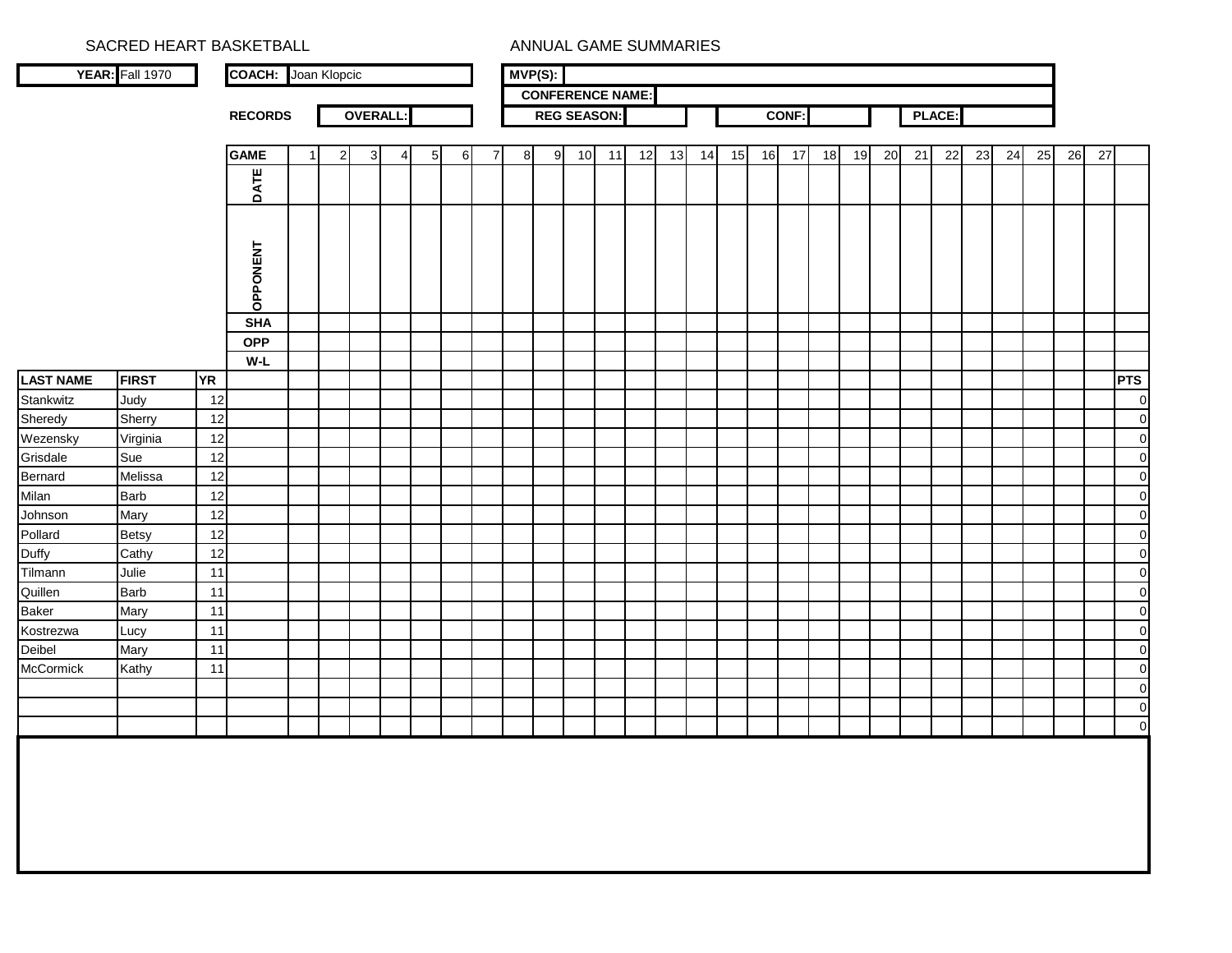|                               | SACRED HEART BASKETBALL |           |                         |    |              |                |   |          |          |                |   |            |    |                    | ANNUAL GAME SUMMARIES   |    |    |    |    |              |    |    |    |    |               |    |    |    |    |    |                               |
|-------------------------------|-------------------------|-----------|-------------------------|----|--------------|----------------|---|----------|----------|----------------|---|------------|----|--------------------|-------------------------|----|----|----|----|--------------|----|----|----|----|---------------|----|----|----|----|----|-------------------------------|
|                               | <b>YEAR:</b> Fall 1971  |           | <b>COACH:</b> Sue Rolph |    |              |                |   |          |          |                |   | $MVP(S)$ : |    |                    |                         |    |    |    |    |              |    |    |    |    |               |    |    |    |    |    |                               |
|                               |                         |           |                         |    |              |                |   |          |          |                |   |            |    |                    | <b>CONFERENCE NAME:</b> |    |    |    |    |              |    |    |    |    |               |    |    |    |    |    |                               |
|                               |                         |           | <b>RECORDS</b>          |    |              | <b>OVERALL</b> |   |          |          |                |   |            |    | <b>REG SEASON:</b> |                         |    |    |    |    | <b>CONF:</b> |    |    |    |    | <b>PLACE:</b> |    |    |    |    |    |                               |
|                               |                         |           | <b>GAME</b>             | -1 | $\mathbf{2}$ | $3 \mid$       | 4 | $5 \mid$ | $6 \mid$ | $\overline{7}$ | 8 | 9          | 10 | 11                 | 12                      | 13 | 14 | 15 | 16 | 17           | 18 | 19 | 20 | 21 | 22            | 23 | 24 | 25 | 26 | 27 |                               |
|                               |                         |           |                         |    |              |                |   |          |          |                |   |            |    |                    |                         |    |    |    |    |              |    |    |    |    |               |    |    |    |    |    |                               |
|                               |                         |           | DATE                    |    |              |                |   |          |          |                |   |            |    |                    |                         |    |    |    |    |              |    |    |    |    |               |    |    |    |    |    |                               |
|                               |                         |           | <b>OPPONENT</b>         |    |              |                |   |          |          |                |   |            |    |                    |                         |    |    |    |    |              |    |    |    |    |               |    |    |    |    |    |                               |
|                               |                         |           | <b>SHA</b>              |    |              |                |   |          |          |                |   |            |    |                    |                         |    |    |    |    |              |    |    |    |    |               |    |    |    |    |    |                               |
|                               |                         |           | <b>OPP</b>              |    |              |                |   |          |          |                |   |            |    |                    |                         |    |    |    |    |              |    |    |    |    |               |    |    |    |    |    |                               |
|                               |                         |           | $W-L$                   |    |              |                |   |          |          |                |   |            |    |                    |                         |    |    |    |    |              |    |    |    |    |               |    |    |    |    |    |                               |
| <b>LAST NAME</b><br>McCormick | <b>FIRST</b>            | <b>YR</b> |                         |    |              |                |   |          |          |                |   |            |    |                    |                         |    |    |    |    |              |    |    |    |    |               |    |    |    |    |    | <b>PTS</b>                    |
|                               | Kathy                   | 12        |                         |    |              |                |   |          |          |                |   |            |    |                    |                         |    |    |    |    |              |    |    |    |    |               |    |    |    |    |    | $\overline{0}$                |
| Myler                         | Ellen                   | 11        |                         |    |              |                |   |          |          |                |   |            |    |                    |                         |    |    |    |    |              |    |    |    |    |               |    |    |    |    |    | $\overline{0}$                |
| Marzke                        | Kim                     | 11<br>11  |                         |    |              |                |   |          |          |                |   |            |    |                    |                         |    |    |    |    |              |    |    |    |    |               |    |    |    |    |    | $\mathbf 0$                   |
| Anker<br>Pollard              | Mary<br>Marie           | 11        |                         |    |              |                |   |          |          |                |   |            |    |                    |                         |    |    |    |    |              |    |    |    |    |               |    |    |    |    |    | $\mathbf 0$<br>$\overline{0}$ |
| McCann                        | Patty                   | 11        |                         |    |              |                |   |          |          |                |   |            |    |                    |                         |    |    |    |    |              |    |    |    |    |               |    |    |    |    |    | $\overline{0}$                |
| Baker                         | Mary                    | 12        |                         |    |              |                |   |          |          |                |   |            |    |                    |                         |    |    |    |    |              |    |    |    |    |               |    |    |    |    |    | $\overline{0}$                |
| Quillen                       | <b>Barb</b>             | 12        |                         |    |              |                |   |          |          |                |   |            |    |                    |                         |    |    |    |    |              |    |    |    |    |               |    |    |    |    |    | $\mathbf 0$                   |
| Myler                         | Mary                    | 12        |                         |    |              |                |   |          |          |                |   |            |    |                    |                         |    |    |    |    |              |    |    |    |    |               |    |    |    |    |    | $\overline{0}$                |
| Peltier                       | Denise                  | 12        |                         |    |              |                |   |          |          |                |   |            |    |                    |                         |    |    |    |    |              |    |    |    |    |               |    |    |    |    |    | $\overline{0}$                |
|                               |                         |           |                         |    |              |                |   |          |          |                |   |            |    |                    |                         |    |    |    |    |              |    |    |    |    |               |    |    |    |    |    | $\overline{0}$                |
|                               |                         |           |                         |    |              |                |   |          |          |                |   |            |    |                    |                         |    |    |    |    |              |    |    |    |    |               |    |    |    |    |    | $\overline{0}$                |
|                               |                         |           |                         |    |              |                |   |          |          |                |   |            |    |                    |                         |    |    |    |    |              |    |    |    |    |               |    |    |    |    |    | $\overline{0}$                |
|                               |                         |           |                         |    |              |                |   |          |          |                |   |            |    |                    |                         |    |    |    |    |              |    |    |    |    |               |    |    |    |    |    | $\overline{0}$                |
|                               |                         |           |                         |    |              |                |   |          |          |                |   |            |    |                    |                         |    |    |    |    |              |    |    |    |    |               |    |    |    |    |    | $\overline{0}$                |
|                               |                         |           |                         |    |              |                |   |          |          |                |   |            |    |                    |                         |    |    |    |    |              |    |    |    |    |               |    |    |    |    |    | $\mathbf 0$                   |
|                               |                         |           |                         |    |              |                |   |          |          |                |   |            |    |                    |                         |    |    |    |    |              |    |    |    |    |               |    |    |    |    |    | $\mathbf 0$                   |
|                               |                         |           |                         |    |              |                |   |          |          |                |   |            |    |                    |                         |    |    |    |    |              |    |    |    |    |               |    |    |    |    |    | $\overline{O}$                |
|                               |                         |           |                         |    |              |                |   |          |          |                |   |            |    |                    |                         |    |    |    |    |              |    |    |    |    |               |    |    |    |    |    |                               |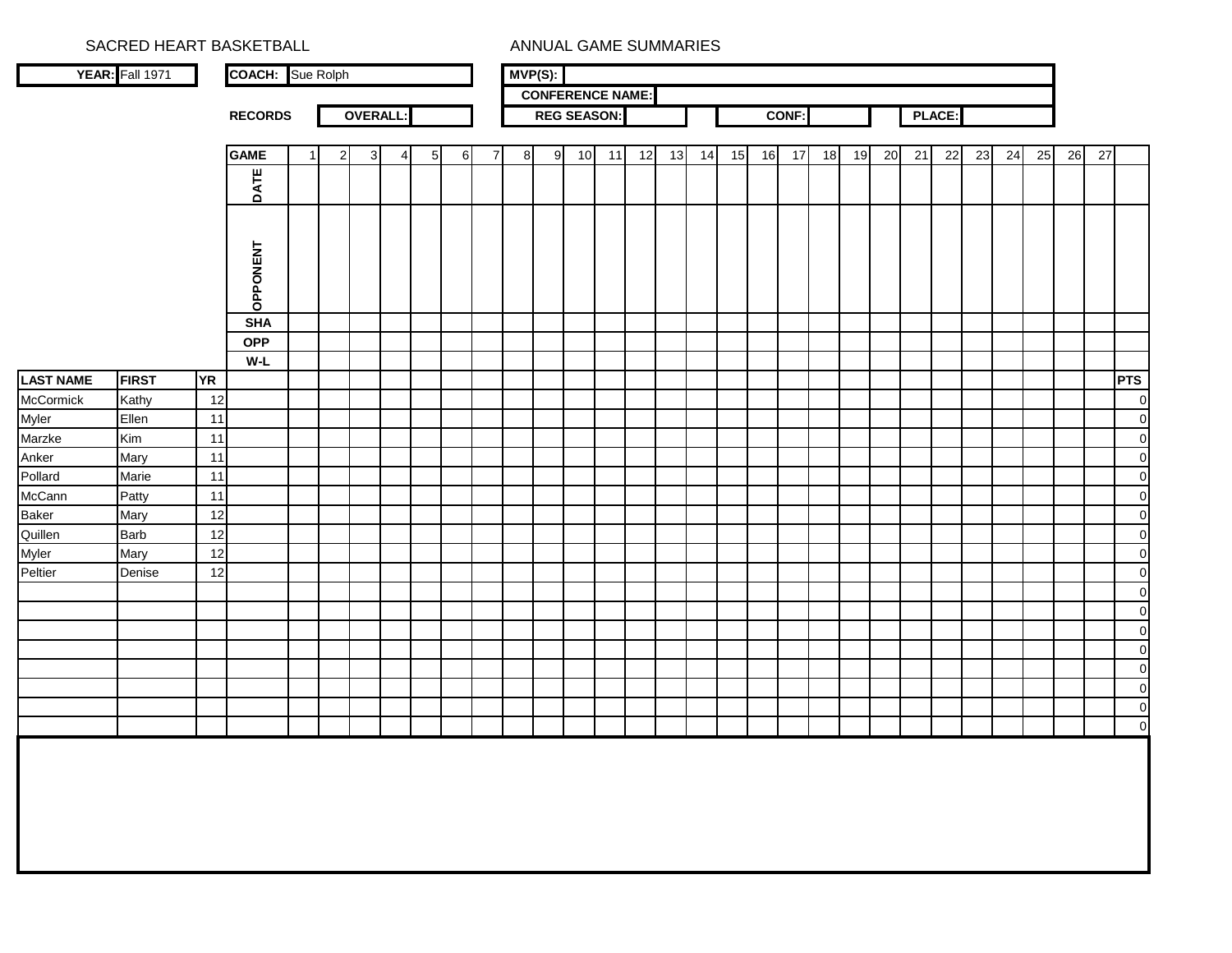|                          | SACRED HEART BASKETBALL |           |                             |    |              |              |                |                 |   |                |   |            |                         |    | ANNUAL GAME SUMMARIES |    |    |    |    |       |    |    |    |    |               |    |    |    |    |    |                                  |
|--------------------------|-------------------------|-----------|-----------------------------|----|--------------|--------------|----------------|-----------------|---|----------------|---|------------|-------------------------|----|-----------------------|----|----|----|----|-------|----|----|----|----|---------------|----|----|----|----|----|----------------------------------|
|                          | YEAR: Fall 1972         |           | <b>COACH:</b> Barbara Allen |    |              |              |                |                 |   |                |   | $MVP(S)$ : |                         |    |                       |    |    |    |    |       |    |    |    |    |               |    |    |    |    |    |                                  |
|                          |                         |           |                             |    |              |              |                |                 |   |                |   |            | <b>CONFERENCE NAME:</b> |    |                       |    |    |    |    |       |    |    |    |    |               |    |    |    |    |    |                                  |
|                          |                         |           | <b>RECORDS</b>              |    |              | OVERALL: 6-5 |                |                 |   |                |   |            | <b>REG SEASON:</b>      |    |                       |    |    |    |    | CONF: |    |    |    |    | <b>PLACE:</b> |    |    |    |    |    |                                  |
|                          |                         |           | <b>GAME</b>                 | -1 | $\mathbf{2}$ | 3            | $\overline{4}$ | $5\overline{)}$ | 6 | $\overline{7}$ | 8 | 9          | 10                      | 11 | 12                    | 13 | 14 | 15 | 16 | 17    | 18 | 19 | 20 | 21 | 22            | 23 | 24 | 25 | 26 | 27 |                                  |
|                          |                         |           |                             |    |              |              |                |                 |   |                |   |            |                         |    |                       |    |    |    |    |       |    |    |    |    |               |    |    |    |    |    |                                  |
|                          |                         |           | DATE                        |    |              |              |                |                 |   |                |   |            |                         |    |                       |    |    |    |    |       |    |    |    |    |               |    |    |    |    |    |                                  |
|                          |                         |           | <b>OPPONENT</b>             |    |              |              |                |                 |   |                |   |            |                         |    |                       |    |    |    |    |       |    |    |    |    |               |    |    |    |    |    |                                  |
|                          |                         |           | <b>SHA</b>                  |    |              |              |                |                 |   |                |   |            |                         |    |                       |    |    |    |    |       |    |    |    |    |               |    |    |    |    |    |                                  |
|                          |                         |           | <b>OPP</b>                  |    |              |              |                |                 |   |                |   |            |                         |    |                       |    |    |    |    |       |    |    |    |    |               |    |    |    |    |    |                                  |
|                          |                         |           | $W-L$                       |    |              |              |                |                 |   |                |   |            |                         |    |                       |    |    |    |    |       |    |    |    |    |               |    |    |    |    |    |                                  |
| <b>LAST NAME</b>         | <b>FIRST</b>            | <b>YR</b> |                             |    |              |              |                |                 |   |                |   |            |                         |    |                       |    |    |    |    |       |    |    |    |    |               |    |    |    |    |    | <b>PTS</b>                       |
| Bigard                   | Jeana                   | 10        |                             |    |              |              |                |                 |   |                |   |            |                         |    |                       |    |    |    |    |       |    |    |    |    |               |    |    |    |    |    | $\mathbf 0$                      |
| Luesse                   | Ann                     | 11        |                             |    |              |              |                |                 |   |                |   |            |                         |    |                       |    |    |    |    |       |    |    |    |    |               |    |    |    |    |    | $\overline{0}$                   |
| <b>Hartman</b>           | Marge                   | 12        |                             |    |              |              |                |                 |   |                |   |            |                         |    |                       |    |    |    |    |       |    |    |    |    |               |    |    |    |    |    | $\overline{0}$                   |
| Johnson                  | Margaret                | 11        |                             |    |              |              |                |                 |   |                |   |            |                         |    |                       |    |    |    |    |       |    |    |    |    |               |    |    |    |    |    | $\overline{0}$                   |
| Scheid                   | <b>Beth</b>             | 11        |                             |    |              |              |                |                 |   |                |   |            |                         |    |                       |    |    |    |    |       |    |    |    |    |               |    |    |    |    |    | $\overline{0}$                   |
| Myler                    | Ellen                   | 12        |                             |    |              |              |                |                 |   |                |   |            |                         |    |                       |    |    |    |    |       |    |    |    |    |               |    |    |    |    |    | $\overline{0}$                   |
| Pollard                  | Marie                   | 12        |                             |    |              |              |                |                 |   |                |   |            |                         |    |                       |    |    |    |    |       |    |    |    |    |               |    |    |    |    |    | $\overline{0}$                   |
| <b>Butters</b><br>McCann | Frances                 | 11        |                             |    |              |              |                |                 |   |                |   |            |                         |    |                       |    |    |    |    |       |    |    |    |    |               |    |    |    |    |    | $\overline{0}$<br>$\circ$        |
|                          | Cathy<br>Diane          | 11<br>11  |                             |    |              |              |                |                 |   |                |   |            |                         |    |                       |    |    |    |    |       |    |    |    |    |               |    |    |    |    |    | $\overline{0}$                   |
| Tilmann                  |                         |           |                             |    |              |              |                |                 |   |                |   |            |                         |    |                       |    |    |    |    |       |    |    |    |    |               |    |    |    |    |    |                                  |
|                          |                         |           |                             |    |              |              |                |                 |   |                |   |            |                         |    |                       |    |    |    |    |       |    |    |    |    |               |    |    |    |    |    | $\overline{0}$<br>$\overline{0}$ |
|                          |                         |           |                             |    |              |              |                |                 |   |                |   |            |                         |    |                       |    |    |    |    |       |    |    |    |    |               |    |    |    |    |    | $\overline{0}$                   |
|                          |                         |           |                             |    |              |              |                |                 |   |                |   |            |                         |    |                       |    |    |    |    |       |    |    |    |    |               |    |    |    |    |    | $\overline{0}$                   |
|                          |                         |           |                             |    |              |              |                |                 |   |                |   |            |                         |    |                       |    |    |    |    |       |    |    |    |    |               |    |    |    |    |    | $\overline{0}$                   |
|                          |                         |           |                             |    |              |              |                |                 |   |                |   |            |                         |    |                       |    |    |    |    |       |    |    |    |    |               |    |    |    |    |    | $\overline{0}$                   |
|                          |                         |           |                             |    |              |              |                |                 |   |                |   |            |                         |    |                       |    |    |    |    |       |    |    |    |    |               |    |    |    |    |    | $\circ$                          |
|                          |                         |           |                             |    |              |              |                |                 |   |                |   |            |                         |    |                       |    |    |    |    |       |    |    |    |    |               |    |    |    |    |    | $\overline{0}$                   |
|                          |                         |           |                             |    |              |              |                |                 |   |                |   |            |                         |    |                       |    |    |    |    |       |    |    |    |    |               |    |    |    |    |    |                                  |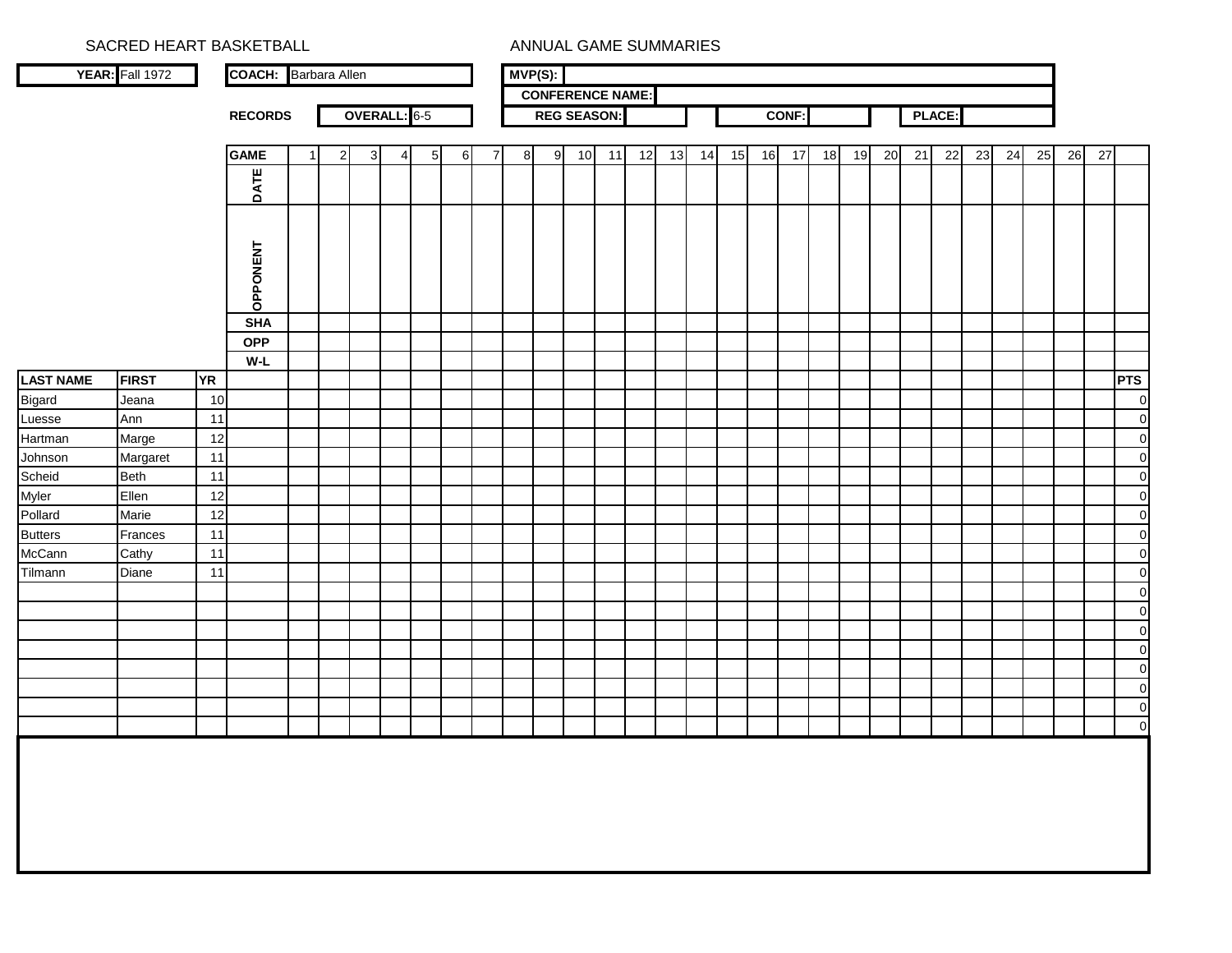|                          | SACRED HEART BASKETBALL |           |                             |              |              |   |          |          |                |   |            | ANNUAL GAME SUMMARIES   |    |    |    |    |    |    |              |    |    |    |    |        |    |    |    |    |    |                    |
|--------------------------|-------------------------|-----------|-----------------------------|--------------|--------------|---|----------|----------|----------------|---|------------|-------------------------|----|----|----|----|----|----|--------------|----|----|----|----|--------|----|----|----|----|----|--------------------|
|                          | YEAR: Fall 1973         |           | <b>COACH:</b> Barbara Allen |              |              |   |          |          |                |   | $MVP(S)$ : |                         |    |    |    |    |    |    |              |    |    |    |    |        |    |    |    |    |    |                    |
|                          |                         |           |                             |              |              |   |          |          |                |   |            | <b>CONFERENCE NAME:</b> |    |    |    |    |    |    |              |    |    |    |    |        |    |    |    |    |    |                    |
|                          |                         |           | <b>RECORDS</b>              |              | OVERALL: 3-9 |   |          |          |                |   |            | <b>REG SEASON:</b>      |    |    |    |    |    |    | <b>CONF:</b> |    |    |    |    | PLACE: |    |    |    |    |    |                    |
|                          |                         |           |                             |              |              |   |          |          |                |   |            |                         |    |    |    |    |    |    |              |    |    |    |    |        |    |    |    |    |    |                    |
|                          |                         |           | <b>GAME</b>                 | $\mathbf{2}$ | $3 \mid$     | 4 | $5 \mid$ | $6 \mid$ | $\overline{7}$ | 8 | 9          | 10                      | 11 | 12 | 13 | 14 | 15 | 16 | 17           | 18 | 19 | 20 | 21 | 22     | 23 | 24 | 25 | 26 | 27 |                    |
|                          |                         |           | DATE                        |              |              |   |          |          |                |   |            |                         |    |    |    |    |    |    |              |    |    |    |    |        |    |    |    |    |    |                    |
|                          |                         |           | OPPONENT                    |              |              |   |          |          |                |   |            |                         |    |    |    |    |    |    |              |    |    |    |    |        |    |    |    |    |    |                    |
|                          |                         |           | <b>SHA</b>                  |              |              |   |          |          |                |   |            |                         |    |    |    |    |    |    |              |    |    |    |    |        |    |    |    |    |    |                    |
|                          |                         |           | <b>OPP</b>                  |              |              |   |          |          |                |   |            |                         |    |    |    |    |    |    |              |    |    |    |    |        |    |    |    |    |    |                    |
|                          |                         |           | $W-L$                       |              |              |   |          |          |                |   |            |                         |    |    |    |    |    |    |              |    |    |    |    |        |    |    |    |    |    |                    |
| <b>LAST NAME</b>         | <b>FIRST</b>            | <b>YR</b> |                             |              |              |   |          |          |                |   |            |                         |    |    |    |    |    |    |              |    |    |    |    |        |    |    |    |    |    | <b>PTS</b>         |
| Shook                    | Kathy                   | 11        |                             |              |              |   |          |          |                |   |            |                         |    |    |    |    |    |    |              |    |    |    |    |        |    |    |    |    |    | $\overline{0}$     |
| Schied                   | <b>Beth</b>             | 12        |                             |              |              |   |          |          |                |   |            |                         |    |    |    |    |    |    |              |    |    |    |    |        |    |    |    |    |    | $\overline{0}$     |
| McCann                   | Coleen                  | 12        |                             |              |              |   |          |          |                |   |            |                         |    |    |    |    |    |    |              |    |    |    |    |        |    |    |    |    |    | $\overline{0}$     |
| <b>Butters</b><br>McCann | Sheila                  | 11        |                             |              |              |   |          |          |                |   |            |                         |    |    |    |    |    |    |              |    |    |    |    |        |    |    |    |    |    | $\circ$<br>$\circ$ |
| <b>Brandell</b>          | Doreen<br>Mary Ellen    | 11<br>11  |                             |              |              |   |          |          |                |   |            |                         |    |    |    |    |    |    |              |    |    |    |    |        |    |    |    |    |    | $\overline{0}$     |
| Cotter                   | Teresa                  | 10        |                             |              |              |   |          |          |                |   |            |                         |    |    |    |    |    |    |              |    |    |    |    |        |    |    |    |    |    | $\overline{0}$     |
| Johnson                  | Margaret                | 12        |                             |              |              |   |          |          |                |   |            |                         |    |    |    |    |    |    |              |    |    |    |    |        |    |    |    |    |    | $\overline{0}$     |
| Funnell                  | Gayla                   | 11        |                             |              |              |   |          |          |                |   |            |                         |    |    |    |    |    |    |              |    |    |    |    |        |    |    |    |    |    | $\overline{0}$     |
| <b>Bigard</b>            | Jeana                   | 11        |                             |              |              |   |          |          |                |   |            |                         |    |    |    |    |    |    |              |    |    |    |    |        |    |    |    |    |    | $\overline{0}$     |
| Pasionek                 | <b>Barb</b>             | 11        |                             |              |              |   |          |          |                |   |            |                         |    |    |    |    |    |    |              |    |    |    |    |        |    |    |    |    |    | $\overline{0}$     |
|                          |                         |           |                             |              |              |   |          |          |                |   |            |                         |    |    |    |    |    |    |              |    |    |    |    |        |    |    |    |    |    | $\overline{0}$     |
|                          |                         |           |                             |              |              |   |          |          |                |   |            |                         |    |    |    |    |    |    |              |    |    |    |    |        |    |    |    |    |    | $\overline{0}$     |
|                          |                         |           |                             |              |              |   |          |          |                |   |            |                         |    |    |    |    |    |    |              |    |    |    |    |        |    |    |    |    |    | $\overline{0}$     |
|                          |                         |           |                             |              |              |   |          |          |                |   |            |                         |    |    |    |    |    |    |              |    |    |    |    |        |    |    |    |    |    | $\overline{0}$     |
|                          |                         |           |                             |              |              |   |          |          |                |   |            |                         |    |    |    |    |    |    |              |    |    |    |    |        |    |    |    |    |    | $\overline{0}$     |
|                          |                         |           |                             |              |              |   |          |          |                |   |            |                         |    |    |    |    |    |    |              |    |    |    |    |        |    |    |    |    |    | $\circ$            |
|                          |                         |           |                             |              |              |   |          |          |                |   |            |                         |    |    |    |    |    |    |              |    |    |    |    |        |    |    |    |    |    | $\overline{0}$     |
|                          |                         |           |                             |              |              |   |          |          |                |   |            |                         |    |    |    |    |    |    |              |    |    |    |    |        |    |    |    |    |    |                    |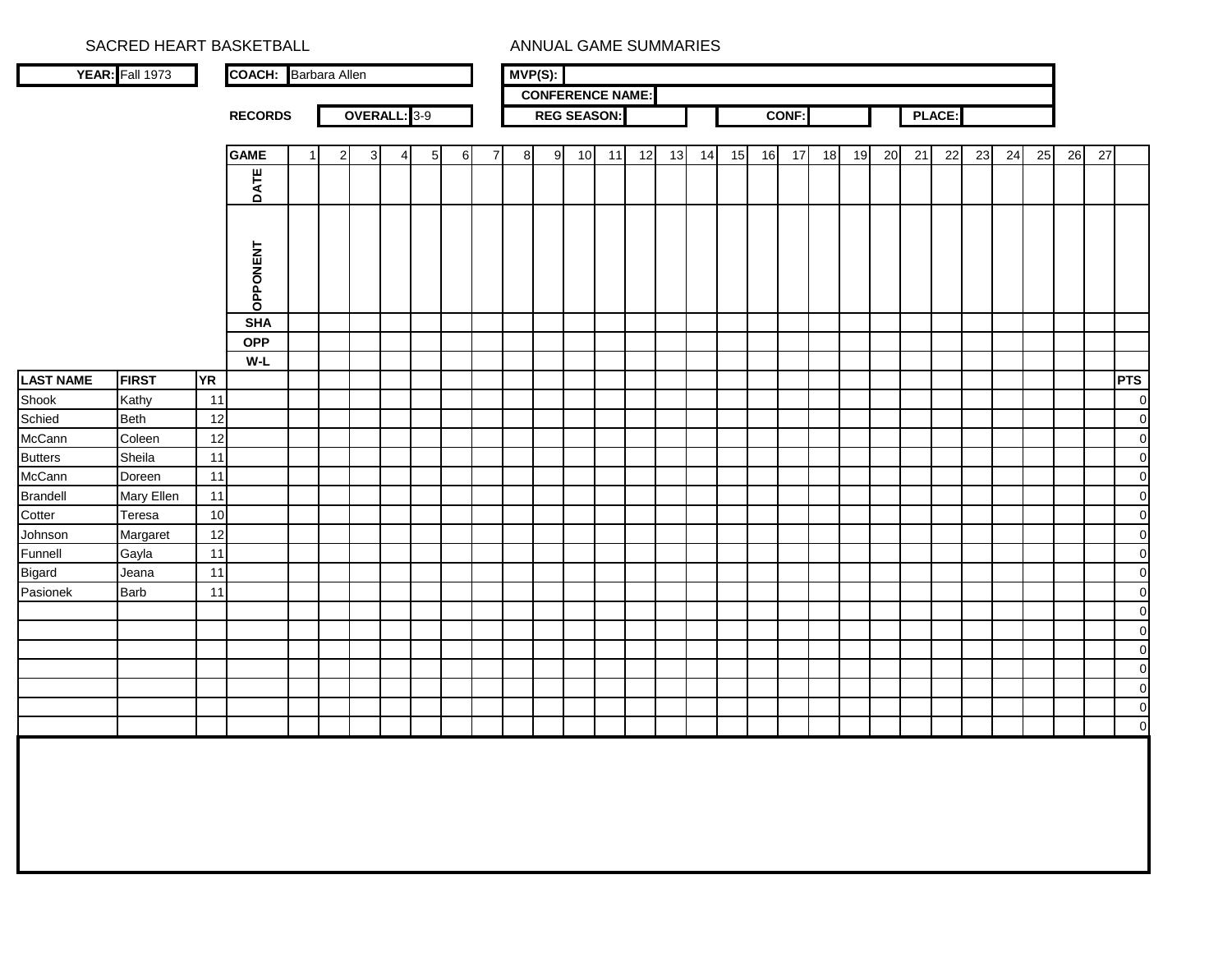SACRED HEART BASKETBALL ANNUAL GAME SUMMARIES **MVP(S):YEAR:** Fall 1974 **COACH:** Barbara Allen**CONFERENCE NAME:RECORDS**REG SEASON: 6-4 **CONF: PLACE:OVERALL:** 7-5**GAMEE** | 1| 2| 3| 4| 5| 6| 7| 8| 9| 10| 11| 12| 13| 14| 15| 16| 17| 18| 19| 20| 21| 22| 23| 24| 25| 26| 27 **DATE** OPPONENT **OPPONENT** Vestaburg Vestaburg **Shepherd Shepherd** Beal City Beal City MPHS MPHS Fowler Alma Clare Alma **SHA** <sup>50</sup> <sup>27</sup> <sup>47</sup> <sup>16</sup> <sup>19</sup> <sup>34</sup> <sup>29</sup> <sup>19</sup> <sup>27</sup> <sup>30</sup> <sup>37</sup> <sup>34</sup> **OPP** 26 40 27 49 16 39 30 41 25 20 33 54**W-L** $6-6$  1-0 1-1 2-1 2-2 3-2 3-3 3-4 3-5 4-5 5-5 6-5 6-6 **LAST NAME FIRST YR PTS** Ahlers Cathy 11 <sup>0</sup> Shook Kathy 12 <sup>0</sup> McCann Doreen 12 <u>2 | Johann | Johann | Johann | Johann | Johann | Johann | Johann | Johann | Johann | Johann | Johann | Johann </u> Wentworth Kathy | 11 <sup>0</sup> Butters Sheila 12 <u>2 | Johann | Johann | Johann | Johann | Johann | Johann | Johann | Johann | Johann | Johann | Johann | Johann </u> Doherty Theresa 11 <sup>0</sup> Funnell Gayla 12 <u>2 | Johann | Johann | Johann | Johann | Johann | Johann | Johann | Johann | Johann | Johann | Johann | Johann </u> McDonald Sue 11 <sup>0</sup> McDonald Judy 11 <sup>0</sup> Cotter Theresa 11 <sup>0</sup> Bigard Jeana 12 <u>2 | Johann | Johann | Johann | Johann | Johann | Johann | Johann | Johann | Johann | Johann | Johann | Johann </u> 0 $\overline{0}$  $\overline{0}$  $\overline{0}$  $\overline{0}$  $\overline{0}$  $\overline{0}$ 

Yearbook scores indicate 6-6 record but yearbook write up says 7-5.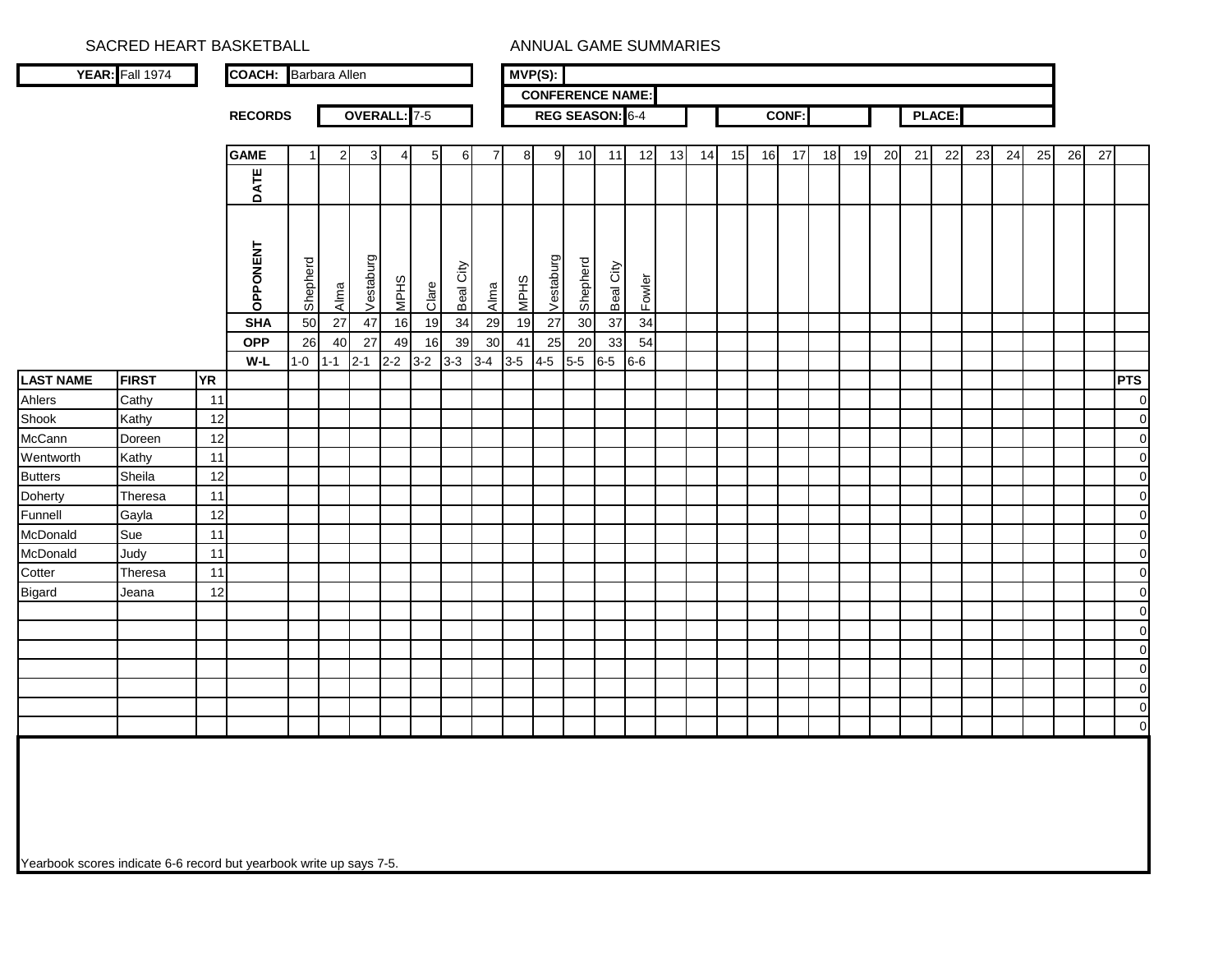SACRED HEART BASKETBALL **ANNUAL GAME SUMMARIES** 

|                  | YEAR: Fall 1975 |                        | <b>COACH:</b> Barbara Allen |                  |               |         |               |          |   |                |                         | MVP(S): Chris Pohl |              |                  |                |    |           |                     |                |              |    |    |    |    |        |    |    |    |    |    |                               |
|------------------|-----------------|------------------------|-----------------------------|------------------|---------------|---------|---------------|----------|---|----------------|-------------------------|--------------------|--------------|------------------|----------------|----|-----------|---------------------|----------------|--------------|----|----|----|----|--------|----|----|----|----|----|-------------------------------|
|                  |                 |                        |                             |                  |               |         |               |          |   |                | <b>CONFERENCE NAME:</b> |                    |              |                  |                |    |           |                     |                |              |    |    |    |    |        |    |    |    |    |    |                               |
|                  |                 |                        | <b>RECORDS</b>              |                  |               |         | OVERALL: 12-4 |          |   |                |                         | REG SEASON: 9-3    |              |                  |                |    |           |                     |                | <b>CONF:</b> |    |    |    |    | PLACE: |    |    |    |    |    |                               |
|                  |                 |                        |                             |                  |               |         |               |          |   |                |                         |                    |              |                  |                |    |           |                     |                |              |    |    |    |    |        |    |    |    |    |    |                               |
|                  |                 |                        | <b>GAME</b>                 | -1               | 2             | 3       | 4             | 5        | 6 | 7              | 8                       | 9                  | 10           | 11               | 12             | 13 | 14        | 15                  | 16             | 17           | 18 | 19 | 20 | 21 | 22     | 23 | 24 | 25 | 26 | 27 |                               |
|                  |                 |                        |                             |                  |               |         |               |          |   |                |                         | $10 - 20 - 75$     | 10-30-75     |                  | $11 - 13 - 75$ |    |           |                     | Regional       |              |    |    |    |    |        |    |    |    |    |    |                               |
|                  |                 |                        | DATE                        | $9 - 18 - 75$    | $9 - 23 - 75$ | 9-25-75 | 9-29-75       | 10-2-75  |   | $10 - 16 - 75$ |                         |                    |              | $11 - 6 - 75$    |                |    | District  | <b>Finals</b>       |                | Finals       |    |    |    |    |        |    |    |    |    |    |                               |
|                  |                 |                        |                             |                  |               |         |               |          |   |                |                         |                    |              |                  |                |    |           |                     |                |              |    |    |    |    |        |    |    |    |    |    |                               |
|                  |                 |                        |                             |                  |               |         |               | Pleasant |   |                |                         |                    |              |                  |                |    |           | MI Luth Seminary    |                |              |    |    |    |    |        |    |    |    |    |    |                               |
|                  |                 |                        | OPPONENT                    | Ashley           | Harrison      | Farwell | Merrill       | $\leq$ ? |   | Beal City      | ?                       | Montabella         | Mt. Pleasant | Ashley           | Beal City      |    | Beal City |                     | Dryden         | AuGres Sims  |    |    |    |    |        |    |    |    |    |    |                               |
|                  |                 |                        | <b>SHA</b>                  | 38               | 61            | $71$    | 54            | 31       |   | 46             |                         | 38                 | 41           | 40               | 47             |    |           | 58 unk              | 46             | 43           |    |    |    |    |        |    |    |    |    |    |                               |
|                  |                 |                        | <b>OPP</b>                  | 19               | 43            | 19      | 38            | 46       |   | 29             |                         | 28                 |              | 51 unk           | 32             |    |           | 36 unk              | 41             | 54           |    |    |    |    |        |    |    |    |    |    |                               |
|                  |                 |                        | W-L                         | $1-0$            | $2 - 0$       | $3-0$   | $4 - 0$       | 4-1      |   | $6 - 1$        |                         | $8 - 1$            | $8 - 2$      | $8 - 3$          | $9 - 3$        |    |           | 10-3 11-3 12-3 12-4 |                |              |    |    |    |    |        |    |    |    |    |    |                               |
| <b>LAST NAME</b> | <b>FIRST</b>    | <b>YR</b>              |                             |                  |               |         |               |          |   |                |                         |                    |              |                  |                |    |           |                     |                |              |    |    |    |    |        |    |    |    |    |    | PTS                           |
| Pohl             | Chris           | JR                     |                             | 14               | 20            | 20      | 15            | 9        |   | 16             |                         | 12                 | 23           | 10               | 17             |    | 17        |                     | 12             | 14           |    |    |    |    |        |    |    |    |    |    | 199                           |
| Cotter           | Therese         | <b>SR</b>              |                             | 11               |               |         |               |          |   |                |                         |                    |              | $\boldsymbol{2}$ |                |    | 16        |                     | $\overline{7}$ |              |    |    |    |    |        |    |    |    |    |    | 36                            |
| Cashen           | Tammy           | <b>JR</b>              |                             | $\boldsymbol{2}$ | 17            |         |               |          |   |                |                         |                    |              | $\overline{2}$   |                |    | 8         |                     |                |              |    |    |    |    |        |    |    |    |    |    | 29                            |
| Nolan            | Patty           | <b>JR</b>              |                             |                  |               |         |               |          |   |                |                         |                    |              |                  |                |    |           |                     |                |              |    |    |    |    |        |    |    |    |    |    | $\mathbf 0$                   |
| McCann           | Debbie          | <b>SR</b>              |                             |                  |               |         |               |          |   |                |                         |                    |              |                  |                |    |           |                     |                |              |    |    |    |    |        |    |    |    |    |    | $\mathbf 0$                   |
| Nolan            | Carol           | $\mathsf{J}\mathsf{R}$ |                             | $\boldsymbol{2}$ |               |         |               |          |   |                |                         |                    |              | 5                |                |    |           |                     |                |              |    |    |    |    |        |    |    |    |    |    | $\overline{7}$                |
| Vincent          | Kristi          | <b>JR</b>              |                             | $\overline{2}$   |               |         |               |          |   |                |                         |                    |              | $\overline{2}$   |                |    |           |                     |                |              |    |    |    |    |        |    |    |    |    |    | $\overline{4}$                |
| Goenner          | Carol           | SR                     |                             | $\mathbf 1$      |               |         |               |          |   |                |                         |                    |              |                  |                |    |           |                     |                |              |    |    |    |    |        |    |    |    |    |    |                               |
| Teasley          | Kim             | <b>JR</b>              |                             |                  |               |         |               |          |   |                |                         |                    |              |                  |                |    |           |                     |                |              |    |    |    |    |        |    |    |    |    |    | $\mathbf 0$                   |
| Johnson          | Helen           | JR                     |                             | 4                |               |         |               |          |   |                |                         |                    |              | 3                |                |    |           |                     |                |              |    |    |    |    |        |    |    |    |    |    | $\overline{7}$                |
| Rice             | Carol           | <b>JR</b>              |                             |                  |               |         |               |          |   |                |                         |                    |              | $\overline{7}$   |                |    | 8         |                     | 5              | 8            |    |    |    |    |        |    |    |    |    |    | 28                            |
| Jones            | Jackie          | <b>SR</b>              |                             | $\boldsymbol{2}$ |               |         |               |          |   |                |                         |                    |              | $\overline{7}$   |                |    |           |                     | 10             |              |    |    |    |    |        |    |    |    |    |    | 19                            |
| McDonald         | Sue             | <b>SR</b><br><b>SR</b> |                             |                  |               |         |               |          |   |                |                         |                    |              |                  |                |    |           |                     |                |              |    |    |    |    |        |    |    |    |    |    | $\mathbf 0$                   |
| Kostrzewa        | Dody            |                        |                             |                  |               |         |               |          |   |                |                         |                    |              |                  |                |    |           |                     |                |              |    |    |    |    |        |    |    |    |    |    | $\boldsymbol{0}$<br>$\pmb{0}$ |
| Lannen           | Shelli          | SO                     |                             |                  |               |         |               |          |   |                |                         |                    |              |                  | 10             |    |           |                     | 5 <sub>5</sub> |              |    |    |    |    |        |    |    |    |    |    | 15                            |
| Myler            | Jean            | SO                     |                             |                  |               |         |               |          |   |                |                         |                    |              |                  |                |    |           |                     | 5 <sub>5</sub> |              |    |    |    |    |        |    |    |    |    |    | $\overline{5}$                |
|                  |                 |                        |                             |                  |               |         |               |          |   |                |                         |                    |              |                  |                |    |           |                     |                |              |    |    |    |    |        |    |    |    |    |    | $\pmb{0}$                     |
|                  |                 |                        |                             |                  |               |         |               |          |   |                |                         |                    |              |                  |                |    |           |                     |                |              |    |    |    |    |        |    |    |    |    |    |                               |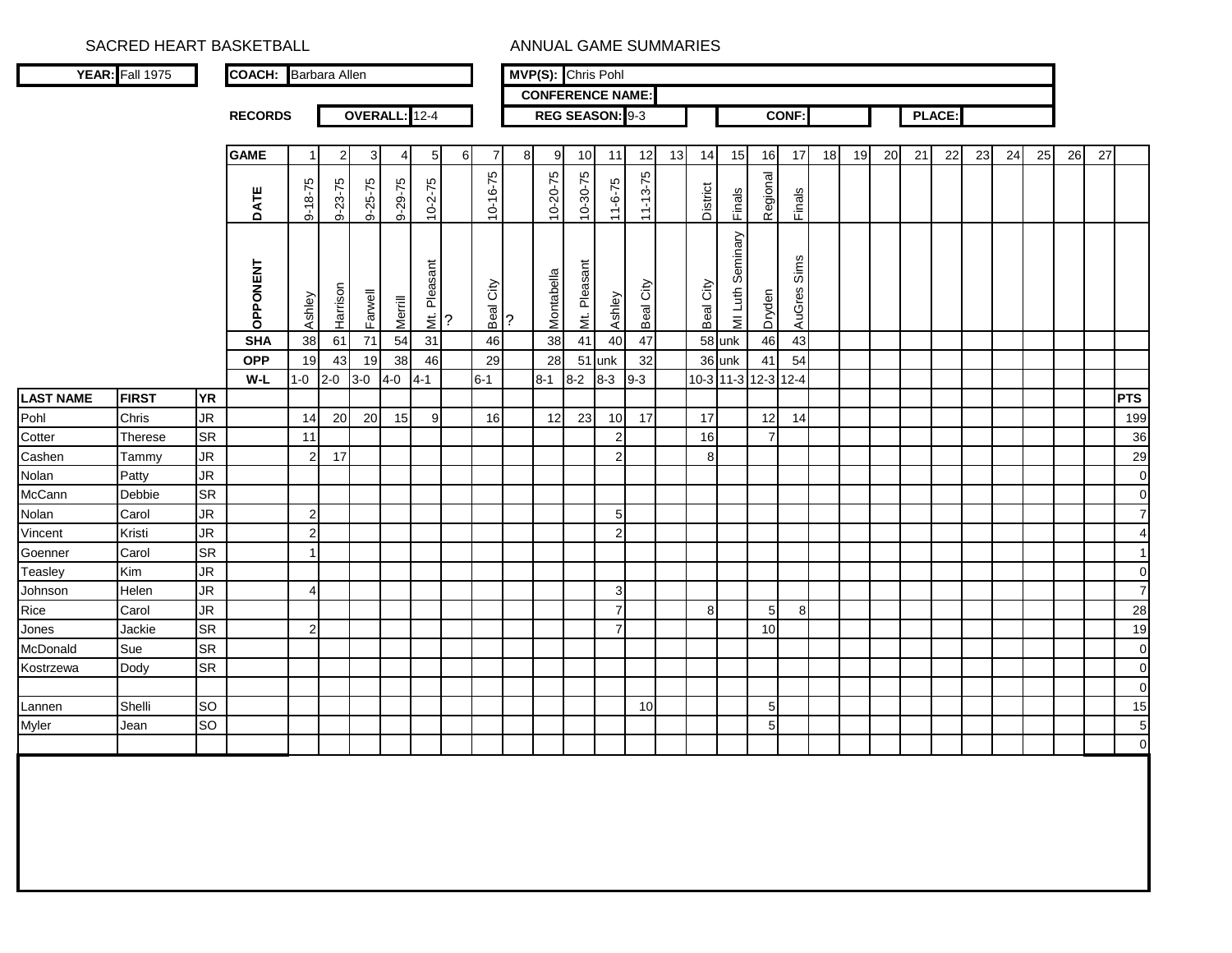## SACRED HEART BASKETBALL ANNUAL GAME SUMMARIES

|                   | YEAR: Fall 1976 |           | <b>COACH:</b> Cindy Sager |               |                |                |               |                |                |                |                |                |                | MVP(S): Chris Pohl         |                       |                  |                                    |                                              |                |                |                |                       |                      |    |               |    |    |    |    |    |                |
|-------------------|-----------------|-----------|---------------------------|---------------|----------------|----------------|---------------|----------------|----------------|----------------|----------------|----------------|----------------|----------------------------|-----------------------|------------------|------------------------------------|----------------------------------------------|----------------|----------------|----------------|-----------------------|----------------------|----|---------------|----|----|----|----|----|----------------|
|                   |                 |           |                           |               |                |                |               |                |                |                |                |                |                | <b>CONFERENCE NAME:</b>    |                       |                  |                                    |                                              |                |                |                |                       |                      |    |               |    |    |    |    |    |                |
|                   |                 |           | <b>RECORDS</b>            |               |                |                | OVERALL: 16-4 |                |                |                |                |                |                | REG SEASON: 14-3           |                       |                  |                                    |                                              |                | <b>CONF:</b>   |                |                       |                      |    | <b>PLACE:</b> |    |    |    |    |    |                |
|                   |                 |           | <b>GAME</b>               | $\mathbf 1$   | 2              | 3              | 4             | 5              | 6              | $\overline{7}$ | 8              | 9              | 10             | 11                         | 12                    | 13               | 14                                 | 15                                           | 16             | 17             | 18             | 19                    | 20                   | 21 | 22            | 23 | 24 | 25 | 26 | 27 |                |
|                   |                 |           |                           |               |                |                |               |                |                |                |                |                |                |                            |                       |                  |                                    |                                              |                |                |                |                       |                      |    |               |    |    |    |    |    |                |
|                   |                 |           | DATE                      | $9 - 13 - 76$ | $9 - 15 - 76$  |                | $9 - 28 - 76$ |                |                |                |                | 10-14-76       | 10-18-76       |                            | $10 - 15 - 76$        | 10-27-76         | $11 - 2 - 76$                      | $11-4-76$                                    | $11 - 11 - 76$ | $11 - 15 - 76$ |                | 11-23-76              | $12 - 1 - 76$        |    |               |    |    |    |    |    |                |
|                   |                 |           | OPPONENT                  | Evert         | <b>MPHS</b>    | Shepherd       | St. Stephen   | Baldwin        | Lakeview       | <b>MPHS</b>    | Lakeview       | Beal City      | Evart          | Christain<br><b>McBain</b> | Clare                 | Fulton Middleton | Stephen<br>$\ddot{\tilde{\sigma}}$ |                                              | Beal City      | Chippewa Hills | Vestaburg      | Beal City             | Rosary<br>Flint Holy |    |               |    |    |    |    |    |                |
|                   |                 |           | <b>SHA</b>                | 44            | 44             | 54             | 63            | 58             | 42             | 32             | 50             | 52             | 44             | 42                         | 58                    | 43               | 60                                 | 58                                           | 55             | 58             | 50             | 55                    | 52                   |    |               |    |    |    |    |    |                |
|                   |                 |           | <b>OPP</b>                | 29            | 66             | 20             | 50            | 38             | 32             | 61             | 28             | 38             | 39             | 24                         | 42                    | 53               | 42                                 | 47                                           | 37             | 32             | 26             | 33                    | 55                   |    |               |    |    |    |    |    |                |
|                   |                 |           | W-L                       | $1 - 0$       | $1 - 1$        | $2 - 1$        | $3-1$         | $4 - 1$        | $5 - 1$        | $5-2$          | $6-2$          | $7 - 2$        | $8 - 2$        | $9 - 2$                    |                       |                  |                                    | 10-2 10-3 11-3 12-3 13-3 14-3 15-3 16-3 16-4 |                |                |                |                       |                      |    |               |    |    |    |    |    |                |
| <b>LAST NAME</b>  | <b>FIRST</b>    | <b>YR</b> |                           |               |                |                |               |                |                |                |                |                |                |                            |                       |                  |                                    |                                              |                |                |                |                       |                      |    |               |    |    |    |    |    | <b>PTS</b>     |
| <b>POHL</b>       | <b>CHRIS</b>    | <b>SR</b> |                           | 14            | 4              | 20             | 26            | 16             | 12             | 0              | 22             | 26             | 21             | 12                         | 18                    | 18               | 25                                 | 30                                           | 14             | 14             | 21             | 13                    | 21                   |    |               |    |    |    |    |    | 347            |
| <b>RICE</b>       | CAROL           | <b>SR</b> |                           | $\mathbf 0$   | 18             | $\overline{2}$ | 3             | $\overline{4}$ | 5              | 6              | 5              | 5              | $\overline{4}$ |                            | 12                    | 5                | 6                                  | 6                                            | Я              | $\overline{4}$ | 9              | 3                     | 11                   |    |               |    |    |    |    |    | 116            |
| VERLEGER          | <b>TERRI</b>    | JR        |                           | 4             | $\overline{4}$ |                | 6             | 6              |                | $\,6\,$        |                |                |                | 6                          | 11                    | 12               | 8                                  | $\overline{4}$                               | 6              | 16             | 5 <sub>5</sub> | 8                     | 10                   |    |               |    |    |    |    |    | 112            |
| <b>NOLAN</b>      | CAROL           | <b>SR</b> |                           | $\mathbf 2$   |                | $\mathbf 1$    |               | 8              | $\overline{2}$ | $\overline{4}$ | $\overline{2}$ | $\overline{2}$ | $\overline{2}$ | 6                          |                       | $\overline{2}$   | $\overline{1}$                     |                                              |                | $\overline{4}$ | 4              | 15                    |                      |    |               |    |    |    |    |    | 55             |
| <b>GOENNER</b>    | <b>PATTY</b>    | JR        |                           | $\mathbf 5$   | 13             |                | 12            | $\overline{4}$ | $\overline{2}$ | $\overline{4}$ | 3              | 6              | 8              |                            | $\boldsymbol{\Delta}$ | $\overline{2}$   |                                    |                                              | 9              |                | $\overline{2}$ | $\boldsymbol{\Delta}$ | $\overline{7}$       |    |               |    |    |    |    |    | 85             |
| <b>CASHEN</b>     | <b>TAMMY</b>    | <b>SR</b> |                           | 6             |                | $\overline{4}$ | 6             |                | $\overline{1}$ |                | $\overline{4}$ |                |                |                            |                       | $\overline{2}$   | 8                                  |                                              | $\overline{7}$ |                | 2              | $\overline{7}$        | $\mathbf{1}$         |    |               |    |    |    |    |    | 48             |
| <b>MYLER</b>      | <b>JEAN</b>     | <b>JR</b> |                           | 10            |                | 14             | 9             | 18             | 18             | $\overline{4}$ | 8              | 8              | 9              | 16                         | 6                     |                  | 6                                  | 14                                           | $\Delta$       |                |                |                       | $\overline{2}$       |    |               |    |    |    |    |    | 146            |
| LANNEN            | <b>SHELLI</b>   | JR        |                           |               | $\overline{2}$ | $\overline{7}$ | $\mathbf{1}$  |                | $\overline{2}$ |                |                |                |                |                            | $\overline{2}$        |                  |                                    | $\overline{1}$                               | 6              | $\overline{4}$ | 4              | $\overline{2}$        |                      |    |               |    |    |    |    |    | 31             |
| <b>VINCENT</b>    | <b>KRISTI</b>   | <b>SR</b> |                           |               |                | $\overline{2}$ |               |                |                |                | $\Omega$       |                |                |                            |                       |                  |                                    |                                              |                |                |                | $\overline{2}$        |                      |    |               |    |    |    |    |    | $\overline{4}$ |
| <b>JOHNSON</b>    | <b>HELEN</b>    | SR        |                           | 3             | $\overline{2}$ |                |               | $\overline{4}$ |                |                |                | 5              |                | $\overline{2}$             | 3                     | $\overline{2}$   | 6                                  |                                              | -1             | 5              | $\mathbf{3}$   |                       |                      |    |               |    |    |    |    |    | 36             |
| <b>MURPHY</b>     | <b>DIANNA</b>   | JR        |                           |               | $\overline{1}$ | $\overline{2}$ |               |                |                | 6              |                |                |                |                            |                       |                  |                                    |                                              |                |                |                |                       |                      |    |               |    |    |    |    |    | g              |
| <b>NOLAN</b>      | <b>PATTI</b>    | <b>SR</b> |                           |               |                |                |               |                |                |                |                |                |                |                            |                       |                  |                                    |                                              |                | 3              |                |                       |                      |    |               |    |    |    |    |    | 3              |
| <b>BRANDELL</b>   | <b>ANNE</b>     | JR        |                           |               |                |                |               |                |                |                | $\overline{2}$ |                |                |                            |                       |                  |                                    |                                              |                |                |                |                       |                      |    |               |    |    |    |    |    | $\overline{2}$ |
| <b>KOSTREZEWA</b> | <b>AMY</b>      | JR        |                           |               |                | $\overline{2}$ |               |                |                | $\overline{2}$ | $\overline{2}$ |                |                |                            | $\overline{2}$        |                  |                                    | $\overline{2}$                               |                | $\overline{2}$ |                |                       |                      |    |               |    |    |    |    |    | 12             |
| <b>TEASLEY</b>    | <b>KIM</b>      | JR        |                           |               |                |                |               |                |                |                |                |                |                |                            |                       |                  |                                    |                                              |                | 4              |                | -1                    |                      |    |               |    |    |    |    |    | 5              |
|                   |                 |           |                           |               |                |                |               |                |                |                |                |                |                |                            |                       |                  |                                    |                                              |                |                |                |                       |                      |    |               |    |    |    |    |    | $\mathbf C$    |
|                   |                 |           |                           |               |                |                |               |                |                |                |                |                |                |                            |                       |                  |                                    |                                              |                |                |                |                       |                      |    |               |    |    |    |    |    | $\Omega$       |
|                   |                 |           |                           | 44            | 44             | 54             | 63            | 60             | 42             | 32             | 48             | 52             | 44             | 42                         | 58                    | 43               | 60                                 | 57                                           | 55             | 56             | 50             | 55                    | 52                   |    |               |    |    |    |    |    | 1011           |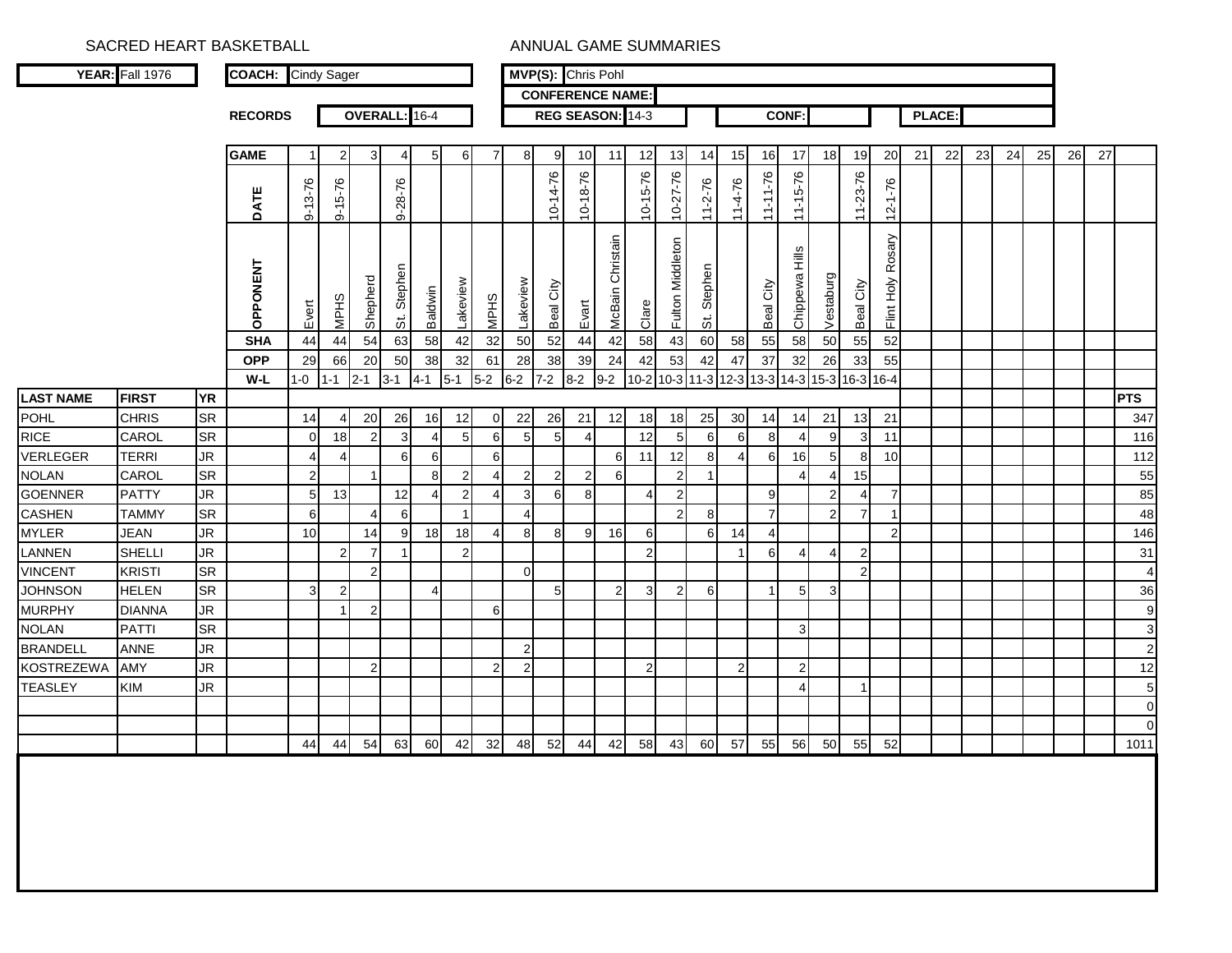SACRED HEART BASKETBALL **ANNUAL GAME SUMMARIES** 

|                   | <b>YEAR:</b> Fall 1977 |           | <b>COACH:</b>  | <b>Cindy Sager</b> |               |                 |                |                |                |                | $MVP(S)$ :     |                |                |                         |                |                |                |               |                |                |                |                 |                |    |               |    |    |    |    |    |                    |
|-------------------|------------------------|-----------|----------------|--------------------|---------------|-----------------|----------------|----------------|----------------|----------------|----------------|----------------|----------------|-------------------------|----------------|----------------|----------------|---------------|----------------|----------------|----------------|-----------------|----------------|----|---------------|----|----|----|----|----|--------------------|
|                   |                        |           |                |                    |               |                 |                |                |                |                |                |                |                | <b>CONFERENCE NAME:</b> |                |                |                |               |                |                |                |                 |                |    |               |    |    |    |    |    |                    |
|                   |                        |           | <b>RECORDS</b> |                    |               |                 | OVERALL: 13-7  |                |                |                |                |                |                | REG SEASON: 12-6        |                |                |                |               |                | <b>CONF:</b>   |                |                 |                |    | <b>PLACE:</b> |    |    |    |    |    |                    |
|                   |                        |           |                |                    |               |                 |                |                |                |                |                |                |                |                         |                |                |                |               |                |                |                |                 |                |    |               |    |    |    |    |    |                    |
|                   |                        |           | <b>GAME</b>    | -1                 | $\mathbf{2}$  | 3               | 4              | 5              | 6              | 7              | 8              | 9              | 10             | 11                      | 12             | 13             | 14             | 15            | 16             | 17             | 18             | 19              | 20             | 21 | 22            | 23 | 24 | 25 | 26 | 27 |                    |
|                   |                        |           |                |                    |               |                 |                |                |                |                |                |                |                |                         |                |                |                |               |                |                |                |                 |                |    |               |    |    |    |    |    |                    |
|                   |                        |           | DATE           | $11 - 7 - 6$       | $9 - 12 - 77$ | 9-19-77         | $9 - 22 - 77$  | 9-27-77        | 0-29-77        | $10 - 3 - 77$  | $17 - 6 - 77$  | $10 - 11 - 77$ |                | $10 - 20 - 77$          |                | $10-31-77$     | $22 - 11$      | $17 - 7 - 11$ | $11 - 10 - 77$ | $11 - 16 - 77$ |                | $12 - 1 - 77$   | $12 - 3 - 77$  |    |               |    |    |    |    |    |                    |
|                   |                        |           |                |                    |               |                 |                |                |                |                |                |                |                |                         |                |                |                |               |                |                |                |                 |                |    |               |    |    |    |    |    |                    |
|                   |                        |           |                |                    |               |                 |                |                |                |                |                |                |                |                         | MCBAIN CHRIS   |                |                |               |                | MCBAIN CHRIS   |                |                 |                |    |               |    |    |    |    |    |                    |
|                   |                        |           | OPPONENT       |                    |               |                 | STEPHAN        | SHEPHERD       |                |                | SWAN VALLEY    |                | ST. STEPHAN    |                         |                |                |                |               |                |                |                | CITY            |                |    |               |    |    |    |    |    |                    |
|                   |                        |           |                |                    |               |                 |                |                |                |                |                |                |                |                         |                |                |                |               |                |                |                |                 |                |    |               |    |    |    |    |    |                    |
|                   |                        |           |                | GLADWIN            | <b>FOWLER</b> |                 | 57             |                | <b>MPHS</b>    | LAKEVIEW       |                | ST. PETES      |                | ALMA                    |                | <b>FOWLER</b>  | ST. PETES      | LAKEVIEW      | BEAL CITY      |                | <b>MPHS</b>    | <b>BEAL</b>     | <b>FULTON</b>  |    |               |    |    |    |    |    |                    |
|                   |                        |           | <b>SHA</b>     | 35                 | 42            | 45              | 39             | 40             | 29             | 44             | 39             | 38             | 50             | 35                      | 41             | 54             | 36             | 37            | 52             | 49             | 29             | 48              | 44             |    |               |    |    |    |    |    |                    |
|                   |                        |           | <b>OPP</b>     | 56                 | 47            | 33              | 33             | 48             | 34             | 42             | 47             | 22             | 48             | 30                      | 39             | 24             | 29             | 31            | 34             | 40             | 42             | 41              | 65             |    |               |    |    |    |    |    |                    |
|                   |                        |           | W-L            | $0 - 1$            | $0 - 2$       | $1 - 2$         | $2 - 2$        | $2 - 3$        | $2 - 4$        | $3-4$          | $3-5$          | $4 - 5$        | $5-5$          | $6-5$                   | $7-5$          | $8-5$          | $9-5$          |               | 10-5 11-5 12-5 |                | 12-6 13-6 13-7 |                 |                |    |               |    |    |    |    |    |                    |
| <b>LAST NAME</b>  | <b>FIRST</b>           | <b>YR</b> |                |                    |               |                 |                |                |                |                |                |                |                |                         |                |                |                |               |                |                |                |                 |                |    |               |    |    |    |    |    | <b>PTS</b>         |
| ZENEBERG          | <b>PENNY</b>           | <b>JR</b> |                |                    | $6 \mid$      | 10 <sup>1</sup> | 9              | 6              | $\overline{2}$ |                |                |                | 5              | $\overline{7}$          | 12             | 21             | 8              | 6             | 9              | 14             | $6 \mid$       | 10 <sup>1</sup> | 7              |    |               |    |    |    |    |    | 139                |
| POHL              | <b>BARB</b>            | <b>JR</b> |                | 8                  | 4             |                 |                |                |                |                |                |                |                |                         |                |                |                |               |                |                |                |                 |                |    |               |    |    |    |    |    | 12                 |
| VERLEGER          | <b>TERRI</b>           | <b>SR</b> |                | 10                 | 6             | $\overline{7}$  | $\overline{4}$ | $\mathbf{3}$   | 8              | 15             | 13             | 22             | 19             | 11                      | 13             | 6              | 8              | 18            | 14             | 18             | 4              | 14              | 9              |    |               |    |    |    |    |    | 222                |
| <b>GOENNER</b>    | <b>PATTY</b>           | <b>SR</b> |                | 8                  |               | 6               | 10             | 8              | $\overline{4}$ | $\overline{5}$ | $\overline{4}$ | 12             | $\overline{4}$ | $\overline{7}$          | 8              | 14             | 13             |               | 10             | $\overline{2}$ | $\overline{2}$ | 10 <sup>1</sup> | 6              |    |               |    |    |    |    |    | 134                |
| <b>MYLER</b>      | <b>JEAN</b>            | <b>SR</b> |                | $\overline{4}$     | 9             | 10 <sup>1</sup> | 11             | 4              | 8              | 9              | 17             |                |                |                         |                |                |                |               |                |                |                |                 |                |    |               |    |    |    |    |    | 72                 |
| <b>RICHARDSON</b> | <b>CARMEN</b>          | <b>JR</b> |                |                    |               |                 |                |                |                |                |                |                |                |                         |                |                |                |               |                | $\overline{2}$ | 6              |                 | 8              |    |               |    |    |    |    |    | 16                 |
| LANNEN            | SHELLI                 | <b>SR</b> |                | $\mathbf{3}$       | 14            | $\mathbf{2}$    |                | $\overline{2}$ |                | $\overline{2}$ |                |                | 10             | 3                       | 6              | 4              | 5              | 12            | 13             |                | $\overline{2}$ | 2               | 12             |    |               |    |    |    |    |    | 92                 |
| <b>KOSTREZEWA</b> | AMY                    | <b>SR</b> |                |                    | $\mathbf{3}$  | $\overline{2}$  |                | $\overline{2}$ |                |                | $\overline{2}$ |                | $\overline{2}$ | $\overline{2}$          |                | $\overline{2}$ |                |               | $\overline{2}$ |                | $\overline{2}$ |                 |                |    |               |    |    |    |    |    | 20                 |
| <b>BRANDELL</b>   | <b>ANNE</b>            | <b>SR</b> |                | $\overline{2}$     |               | $\overline{2}$  |                |                |                |                |                | 1              |                |                         |                |                |                |               |                |                |                |                 |                |    |               |    |    |    |    |    | 5                  |
| <b>MURPHY</b>     | <b>DIANE</b>           | <b>SR</b> |                |                    |               | $\overline{4}$  | 4              | 9              | $\overline{7}$ | 13             | 3              | $\overline{2}$ | 8              | 5                       | $\overline{2}$ | $\overline{2}$ | $\overline{2}$ |               | $\Delta$       | 13             | 4              | 11              |                |    |               |    |    |    |    |    | 93                 |
| <b>MCDONALD</b>   | <b>KAREN</b>           | <b>JR</b> |                |                    |               |                 |                |                |                |                |                |                | $\overline{2}$ |                         |                | 5              |                |               |                |                | 3              |                 |                |    |               |    |    |    |    |    | 10                 |
| <b>BRANDELL</b>   | <b>KATHLEEN</b>        | <b>SO</b> |                |                    |               | $\mathbf{2}$    |                | 6              |                |                |                |                |                |                         |                |                |                |               |                |                |                |                 | $\overline{2}$ |    |               |    |    |    |    |    | 10                 |
| <b>FORTINO</b>    | <b>KIM</b>             | <b>SO</b> |                |                    |               |                 |                |                |                |                |                |                |                |                         |                |                |                |               |                |                |                | -1              |                |    |               |    |    |    |    |    | $\overline{1}$     |
|                   |                        |           |                |                    |               |                 |                |                |                |                |                |                |                |                         |                |                |                |               |                |                |                |                 |                |    |               |    |    |    |    |    | $\overline{0}$     |
|                   |                        |           |                |                    |               |                 |                |                |                |                |                |                |                |                         |                |                |                |               |                |                |                |                 |                |    |               |    |    |    |    |    | $\mathbf 0$        |
|                   |                        |           |                | 35                 | 42            | 45              | 39             | 40             | 29             | 44             | 39             | 38             | 50             | 35                      | 41             | 54             | 36             | 37            | 52             | 49             | 29             | 48              | 44             |    |               |    |    |    |    |    | $\mathbf 0$<br>826 |
|                   |                        |           |                |                    |               |                 |                |                |                |                |                |                |                |                         |                |                |                |               |                |                |                |                 |                |    |               |    |    |    |    |    | $\mathbf 0$        |
|                   |                        |           |                |                    |               |                 |                |                |                |                |                |                |                |                         |                |                |                |               |                |                |                |                 |                |    |               |    |    |    |    |    |                    |
|                   |                        |           |                |                    |               |                 |                |                |                |                |                |                |                |                         |                |                |                |               |                |                |                |                 |                |    |               |    |    |    |    |    |                    |